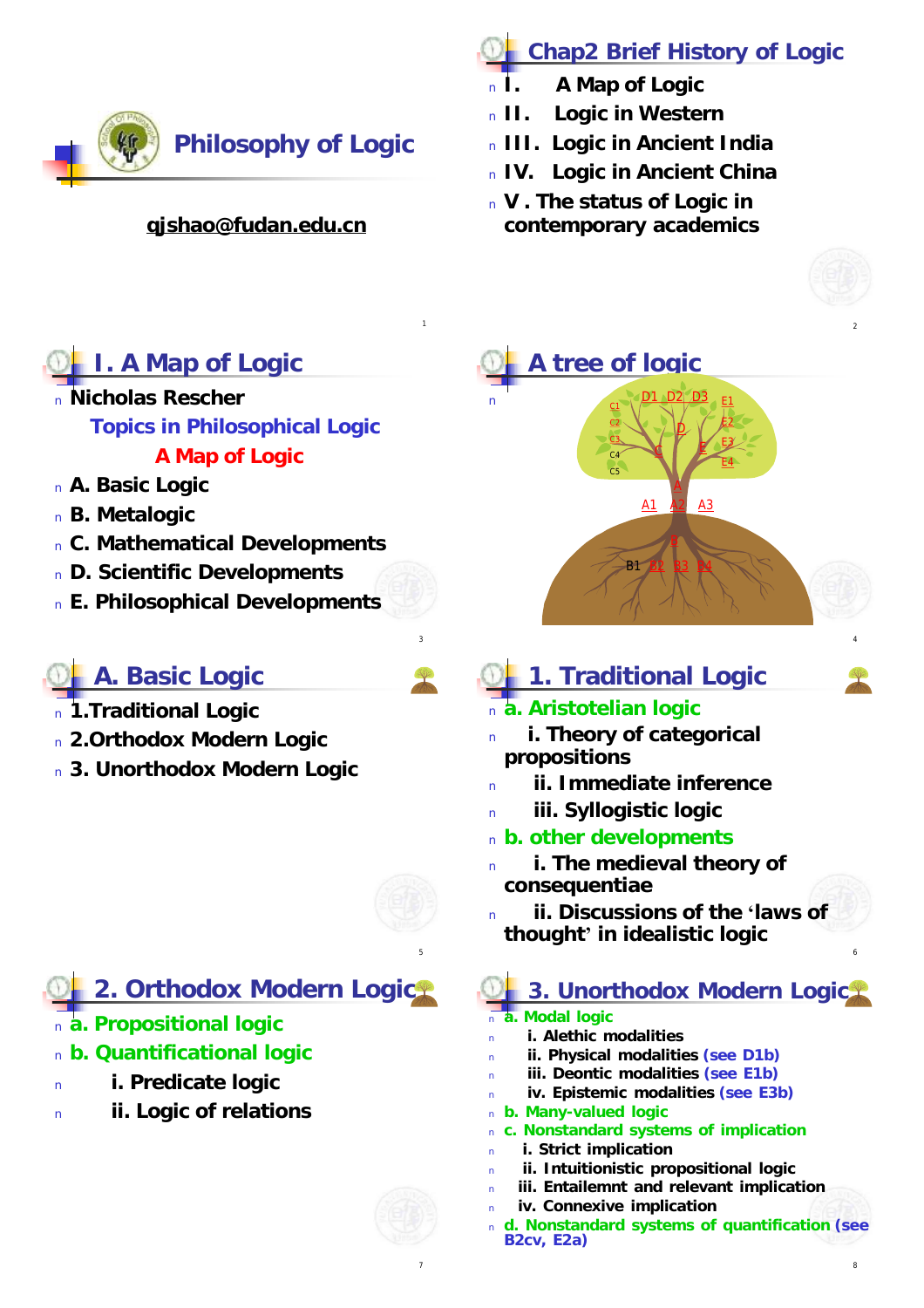## **B. Metalogic**

- <sup>n</sup> **1. Logical Syntax**
- <sup>n</sup> **2. Logical Semantics**
- <sup>n</sup> **3. Logical Pragmatics**
- <sup>n</sup> **4. Logical Linguistics**

## **3.Logical pragmatics**



- <sup>n</sup> **b. Rhetorical analysis( Aristotelian 'topics'; the 'New Rhetoric' of Chaim Perelman)**
- <sup>n</sup> **c. 'Contextual implication'**
- <sup>n</sup> **d. Theory of informal (or material) fallacies**
- <sup>n</sup> **e. Unorthodox applications of logic**

#### **C. Mathematical Developments**

- <sup>n</sup> **1. Arithmetical**
- <sup>n</sup> **2. Algebraic**
- <sup>n</sup> **3. Function-Theoretical**
- <sup>n</sup> **4. Proof Theory ( Theory of axiomatizability, Gentzenization)**
- <sup>n</sup> **5. Probabilistic Logic (see E4b)**
- <sup>n</sup> **[6. Theory of sets]**
- <sup>n</sup> **[7. Foundations of Mathematics]**

## **D. Scientific Developments**

- <sup>n</sup> **1. Physical Applications**
- <sup>n</sup> **a. Quantum-theoretic logic**
- <sup>n</sup> **b. Theory of 'physical' or 'causal' modalities (see A3aii)**
- <sup>n</sup> **2. Biological Applications**
- <sup>n</sup> **a. Woodger-style developments**
- <sup>n</sup> **b. cybernetic logic**
- <sup>n</sup> **3. Social-Science Applications**
- <sup>n</sup> **a. Logic of norms (see E1b)**
- <sup>n</sup> **b. Logic of valuation**
- <sup>n</sup> **c. Legal applications**

# **2.Logical Semantics**

- <sup>n</sup> **a. Basic semantics (denotation, extension/intension, truth, satisfiability, validity, completeness)**
- <sup>n</sup> **b. Theory of models**
- <sup>n</sup> **c. Special topics**

9

11

13

- <sup>n</sup> **i . Theory of definition**
- $i$ **ii.** Theory of terms(abstraction)
- <sup>n</sup> **iii. Theory of descriptions**
- <sup>n</sup> **iv. Theory of identity**
- <sup>n</sup> **v. Logic of exsistence(exsitents and nonexistents) (see A3d, E2a)**
- vi. Logic of information and information**processing(see E3d)**

# **4. Logical linguistics (see B3a)**

- <sup>n</sup> **a. Theory of structure( morphology)**
- <sup>n</sup> **b. Theory of meaning**
- <sup>n</sup> **c. Theory of validity**



12

14

10

## **Mathematics**

- <sup>n</sup> **1. Arithmetical**
- <sup>n</sup> **a. Algorithms**
- <sup>n</sup> **b. Theory of computability**
- <sup>n</sup> **c. Computer programming**
- <sup>n</sup> **2. Algebraic**
- <sup>n</sup> **a. Boolean algebra**
- <sup>n</sup> **b. Lattice-theoretic logic**
- <sup>n</sup> **3. Function-Theoretical**
	- **a. Recursive functions**
	- **b. Lambda conversion**
	- **c. Combinatory logic**

#### **E. Philosophical Developments**

- <sup>n</sup> **1. Ethical Applications**
- <sup>n</sup> **2. Metaphysical Applications**
- <sup>n</sup> **3. Epistemological Applications**
- <sup>n</sup> **4. Inductive Logic (see E3e)**



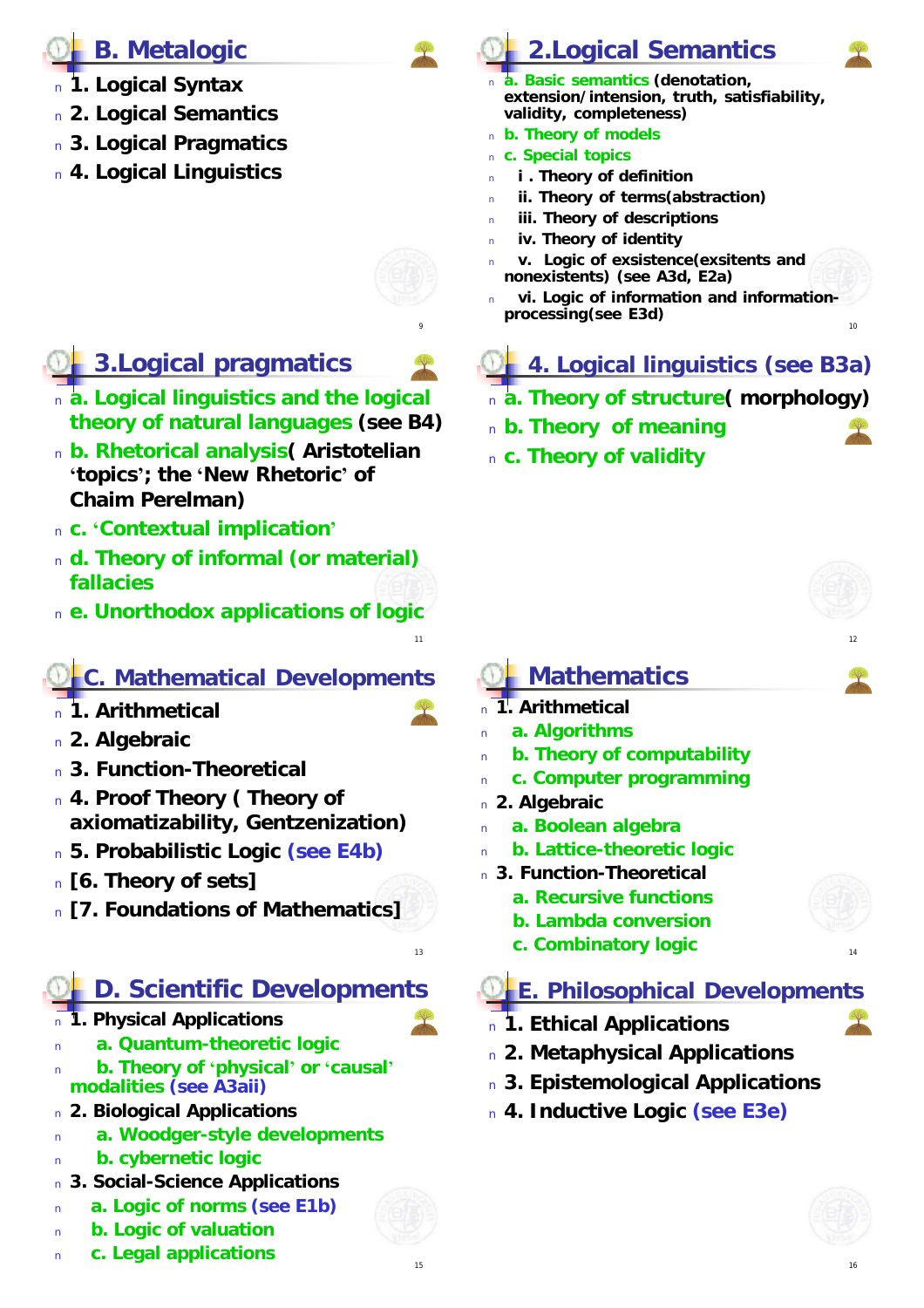## **1. Ethical Applications**

- <sup>n</sup> **a. Logic of action**
- <sup>n</sup> **b. Deontic logic (see D3a)**
- <sup>n</sup> **c. Logic of commands (Logic of imperatives)**
- <sup>n</sup> **d. Logic of preference and choice (utility, cost, logical issues in the theory of games and decisions)**

## **3. Epistemological Applications**

17

19

21

- <sup>n</sup> **a. Logic of questions (and answers)**
- <sup>n</sup> **b. Epistemic logic (belief, assertion, knowledge, relevance, 'about', and other intentional concepts)**
- <sup>n</sup> **c. Logic of supposition (hypothetical reasoning, counterfactuals)**
- <sup>n</sup> **d. Logic of information and information-processing (see B2cvi)**
- <sup>n</sup> **e. Inductive logic (see B4)**

#### **S·Haack**:**Philosophy of Logics**

- **Formal Logic:**
- <sup>n</sup> **Traditional logic -Aristotelian syllogistic**
- <sup>n</sup> **Classical logic -2-valued sentence calculus Predicate calculus**
- <sup>n</sup> **Extended logics -modal, tense, deontic, epistemic,preference,imperative, erotetic(interrogative) logics**
- <sup>n</sup> **Deviant logics - many-valued logics Intuitionist logics, quantum logics, free logics**
- <sup>n</sup> **Inductive logics**

#### **1. Ancient Greek Philosophical Logic**

- <sup>n</sup> **Ancient Greek logic was inseparable from ancient Greek philosophy.**
- <sup>n</sup> **The formal theories developed by major logicians such as Aristotle, Diodorus Cronus, and Chrysippus were in large part influenced by metaphysical and epistemological concerns.**
- **2. Metaphysical Applications**
	- <sup>n</sup> **a. Logic of existence (see B2cv, A3d)**
	- <sup>n</sup> **b. Chronological logic (tense logic, change-logic, logic of process)**
	- <sup>n</sup> **c. Logic of part/whole (mereology, the calculus of individuals)**
	- <sup>n</sup> **d. Leśniewski's 'ontology'**
	- <sup>n</sup> **e. Constructivistic logic (logical reductionism, Aufbau-ism)**
	- <sup>n</sup> **f. Ontology (in the sense of the nominalism-realism debate)**

# **4. Inductive Logic (see E3e)**

- <sup>n</sup> **a. Logic of evidence and confirmation, acceptance (rules of acceptance)**
- <sup>n</sup> **b. Probabilistic logic (see C5)**



20

18

# **II. Logic in Western**

- **1. Ancient Greek Philosophical Logic**
- <sup>n</sup> **2. History of Logic: Medieval**
- <sup>n</sup> **3. The Rise of Modern Logic**



22

# **Geometrical Demonstration**

- <sup>n</sup> **The notion of demonstration attracted attention first in connexion with geometry.**
- <sup>n</sup> **The Egyptians had discovered some truths if geometry empirically, and the name geometry originally meat the same as land measurement.**
- <sup>n</sup> **Some stories give Thales(640- 546,B.C.)the credit for proving the first theorem in geometry, but the systematic study of the science seems to have begun in the Pythagorean school.**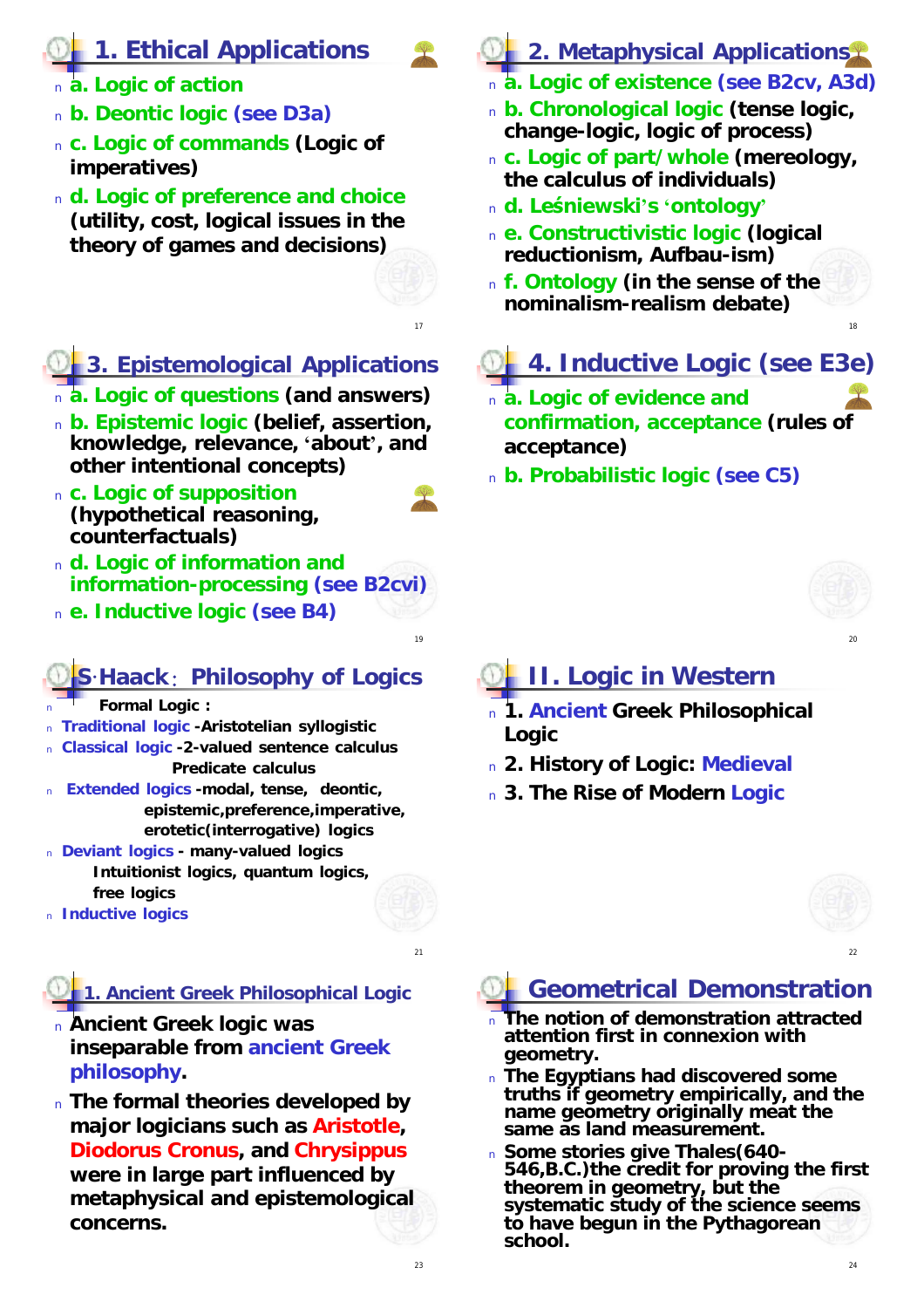#### **Parmenides**

- <sup>n</sup> **Greek philosophical logic originates with Parmenides (c. 510-c. 440 bce).**
- <sup>n</sup> **Though Parmenides cannot be said to have had a logic, or even an interest in studying the validity of arguments, his views did much to set the agenda out of which many things in Greek philosophy, including logic, later arose.**
- <sup>n</sup> **His philosophical position is both simple and mystifying: being is, whereas not being is not and cannot either be thought or said.**
- **motion is impossible**
- <sup>n</sup> **In order to move from point A to point B, you must first reach the point halfway between them. But before you can reach that point, you must reach the point halfway to it. Continuing in this way, we see that before you can reach any point, you must already have reached an infinity of points, which is impossible. Therefore, motion is impossible.**
- <sup>n</sup> **This argument rests only on the assumptions that motion is possible, that in order to move from one point to another one must first pass through the point halfway between, and that there is a point halfway between any two points.**

#### $27$

25

#### **'Sophists'**

- <sup>n</sup> **We know that a number of the Sophists had interesting (and quite divergent) views on philosophical matters.**
- <sup>n</sup> **Teaching oratory was a profitable occupation, and several Sophists seem to have amassed fortunes from it.**
- <sup>n</sup> **The content of their instruction, to judge by later treatises on rhetoric, would have included such things as style and diction, but it would also have included some training in argumentation.**
- $29$ <sup>n</sup> **That could have ranged from teaching set pieces of argument useful for specific situations, all the way to teaching some kind of method for devising arguments according to principles.**

## **Socrates**

- <sup>n</sup> **Contemporary with the Sophists was Socrates (469–399 bce), whose fellow Athenians probably regarded him as another Sophist.**
- <sup>n</sup> **Socrates did not teach oratory (nor indeed does he appear to have taught anything for a fee). Instead, he engaged people he encountered in a distinctive type of argument: beginning by asking them questions about matters they claimed to have knowledge of, he would lead them, on the basis of their own answers to further questions, to conclusions they found absurd or to contradictions of their earlier admissions.**
- <sup>n</sup> **This process, which Plato and Aristotle both saw as a form of dialectical argument, usually goes by the name of 'Socratic refutation.'**

# **Zeno of Elea**

- <sup>n</sup> **According to Plato's** *Parmenides***, Zeno's goal was to defend Parmenides' views from the objection that they were absurd or in contradiction to our ordinary beliefs.**
- <sup>n</sup> **In response, Zeno argued that the beliefs that there is motion and that there is a multiplicity of entities have consequences that are even more absurd because self-contradictory.**
- <sup>n</sup> **This was the point of his celebrated arguments against motion and multiplicity.**

## **originator of 'dialectic'**

- <sup>n</sup> **Zeno's arguments take a particular form: beginning with premises accepted by his opponent, they derive conclusions that the opponent must recognize as impossible.-- reductio** *ad* **absurdum**
- <sup>n</sup> **Aristotle says that in introducing this form of argument, Zeno was the originator of 'dialectic.'.**

#### **Protagoras**

#### <sup>n</sup> **relativism about truth**

- <sup>n</sup> **This is most forcefully put by Protagoras (c. 485–415 bce), who began his treatise entitled** *Truth* **with the line, "Man is the measure of all things; of things that are, that they are, and of things that are not, that they are not."**
- <sup>n</sup> **Plato tells us in his** *Theaetetus* **that this meant "whatever seems to be true to anyone is true to that person": he denied that there is any truth apart from the opinions of individuals.**

## **Plato**

- <sup>n</sup> **Plato (428/7–348/7 bce) did not develop a logical theory in any significant sense. However, he did try to respond to some of the issues raised by Parmenides, Protagoras, and others.**
- <sup>n</sup> **In his** *Theaetetus***, he argues that Protagoras' relativistic conception of truth is self-refuting in the sense that if Protagoras intends it to apply universally then it must apply to opinions about Protagoras' theory of truth itself; moreover, it implies that the same opinions are both true and false simultaneously.**

26

28

 $20$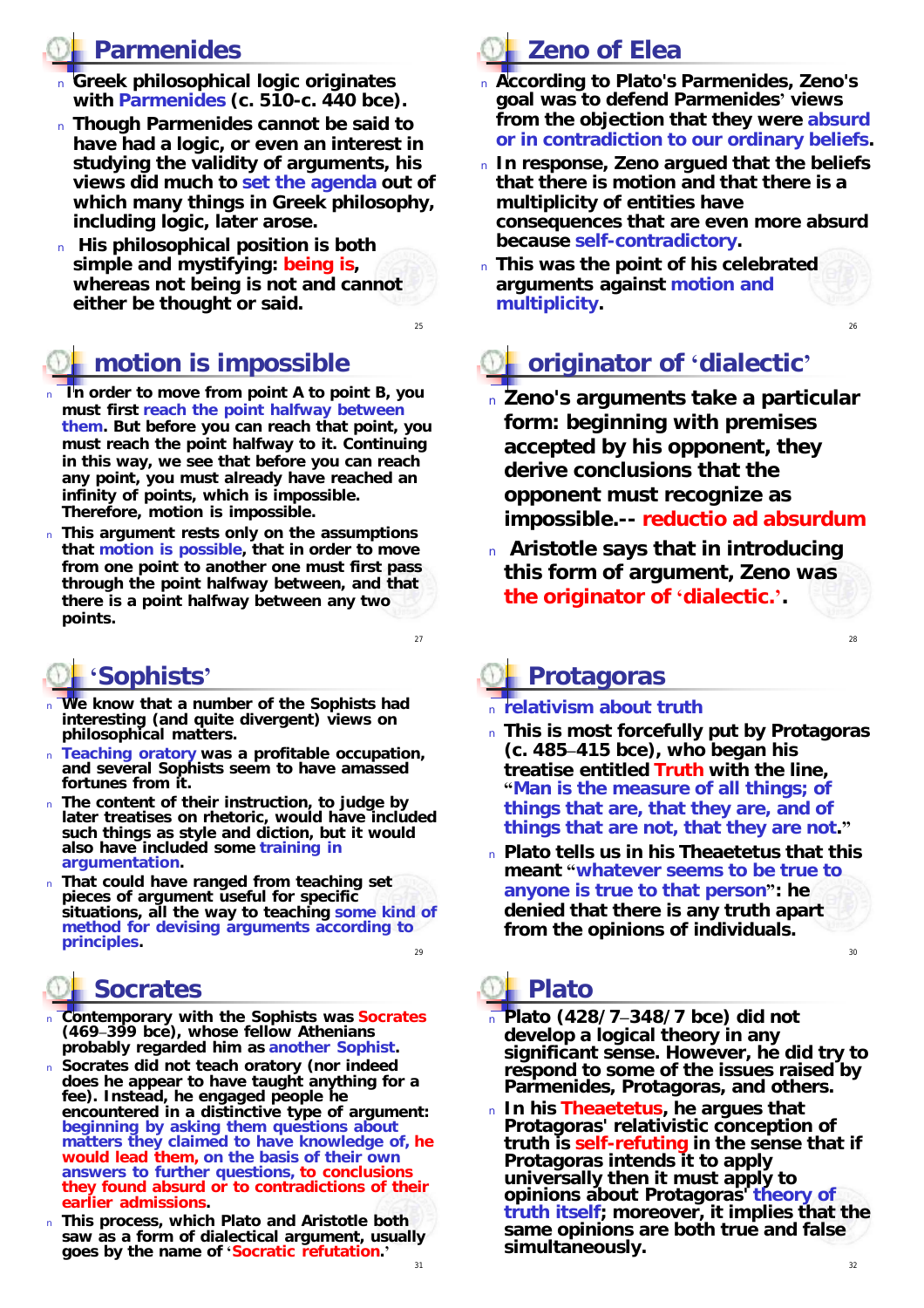#### **theory of Forms or Ideas**

- <sup>n</sup> **Plato's most celebrated philosophical doctrine, his theory of Forms or Ideas, can be seen as a theory of predication, that is, a theory of what it is for a thing to have a property or attribute.**
- <sup>n</sup> **In very crude outline, Plato's response is that what it is for x (e.g. Socrates) to be F (e.g. tall) is for x to stand in a certain relation (usually called 'participation') to an entity, 'the tall itself,' which just is tall.**

#### 33

#### **the principle of non-contradiction**

- <sup>n</sup> **the principle of non-contradiction: "it is impossible for the same thing to be both affirmed and denied of the same thing at the same time and in the same way" (***Met***. IV.3, 1005b19–20).**
- <sup>n</sup> **He argues that it follows from this principle itself that no one can disbelieve it. At the same time, since it is prior to every other truth, it cannot itself be proved.**
- <sup>n</sup> **However, Aristotle holds that anyone who claims to deny it (or indeed claims anything at all) already presupposes it, and he undertakes to show this through what he calls a "refutative demonstration" (***Met***. IV.4)**

35

#### **necessarily so**

- <sup>n</sup> **A demonstration, for Aristotle, is a deduction that shows why something is necessarily so.**
- <sup>n</sup> **This at once imposes two critical limits on demonstrations: nothing can be demonstrated except what is necessarily so, and nothing can be demonstrated except that which has a cause or explanation (the force of the latter restriction will be evident shortly).**
- <sup>n</sup> **Since demonstrations are valid arguments, whatever holds of valid arguments in general will hold of them.**
- $27$ <sup>n</sup> **Therefore, a natural place to begin the discussion of demonstrations would be with a general account of validity.**

## *affirmation* **or** *denial*

<sup>n</sup> **Aristotle maintained that a single proposition was always either the**  *affirmation* **or the** *denial* **of a single predicate of a single subject: 'Socrates is sitting' affirms 'sitting' of Socrates, 'Plato is not flying' denies 'flying.'**

#### *Affirmed***(***affirmative***)** *Denied***(***negative***)**

| <b>Universal</b> | 'Every human is mortal' | 'No human is mortal'        |
|------------------|-------------------------|-----------------------------|
| Particular       | 'Some human is mortal'  | 'Not every human is mortal' |
|                  |                         |                             |

# **Aristotle**

<sup>n</sup> **Aristotle (384–322 bce), Plato's student, developed the first logical theory of which we know. He follows Plato in analyzing simple sentences into noun and verb, or subject and predicate,** 



36

 $20$ 

34 <sup>n</sup>**but he develops it in far greater detail and extends it to sentences which have general or universal (***katholou***, 'of a whole': the term seems to originate with Aristotle) subjects and predicates.** 

# *demonstrative sciences*

- <sup>n</sup> **A demonstrative science is a body of knowledge organized into demonstrations (proofs), which in turn are deductive arguments from premises already established.**
- <sup>n</sup> **If a truth is demonstrable, then for Aristotle to know it just is to possess its demonstration: proofs are neither a means of finding out new truths nor an expository or pedagogical device for presenting results, but rather are constitutive of knowledge.**
- <sup>n</sup> **Though he does not limit demonstrative sciences to mathematics, it is clear that he regards arithmetic and geometry as the clearest examples of them.**

## **syllogism**

- <sup>n</sup> *Prior Analytics***, the principal subject of which is the 'syllogism', a term defined by Aristotle as "an argument in which, some things being supposed, something else follows of necessity because of the things supposed."**
- <sup>n</sup> **This is obviously a general definition of 'Valid argument.'**
- <sup>n</sup> **However, Aristotle thought that all valid arguments could be 'reduced' to a relatively limited set of valid forms which he usually refers to as 'arguments in the figures' (modern terminology refers to these forms as 'syllogisms'; this can lead to confusion in discussing Aristotle's theory).**

## **Sentential Logic**

- <sup>n</sup> **Aristotle never developed an account of sentential logic (the inferences that rest on sentential operators such as 'and,' 'or,' 'if,' 'not').**
- <sup>n</sup> **Subsequent logicians, including Aristotle's own close associate Theophrastus, did not follow him in this and instead offered analyses of the role of sentential composition in arguments.**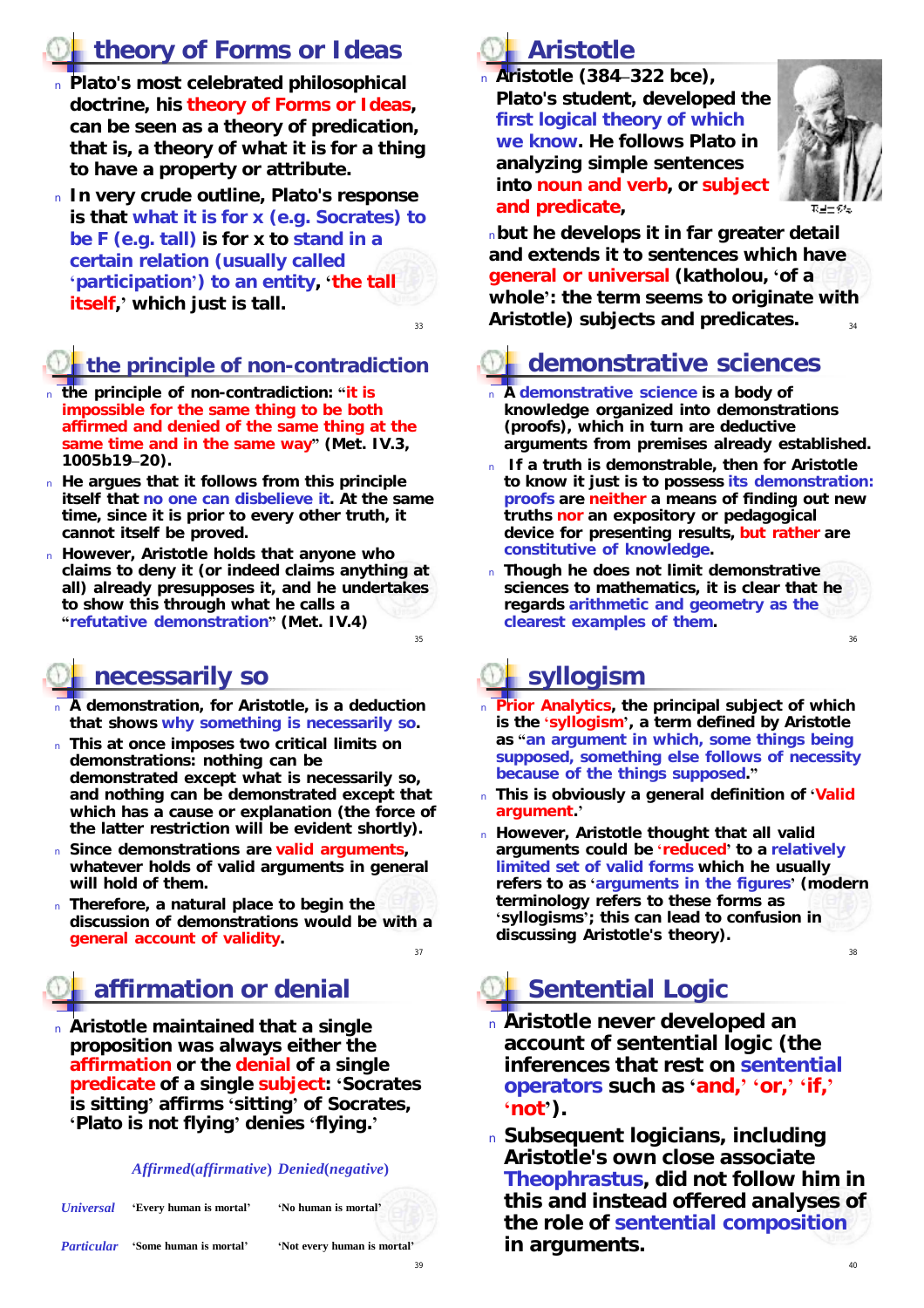#### **The Stoics:five 'indemonstrable' forms**

- <sup>n</sup> **With Chrysippus, this develops into a fullfledged sentential logic, resting on five 'indemonstrable' forms of inference. The Stoics stated these using ordinal numbers as placeholders for propositions:**
- <sup>n</sup> **1. If the first, then the second; the first; therefore the second.**
- <sup>n</sup> **2. If the first then the second; not the first; therefore not the second.**
- <sup>n</sup> **3. Not both the first and the second; the first; therefore not the second.**
- <sup>n</sup> **4. Either the first or the second; the first; therefore not the second.**
- 41 <sup>n</sup> **5. Either the first or the second; not the first; therefore the second.**

## *logikè*

- <sup>n</sup> **Aristotle did not use the Greek** *logikè* **for the logical art, but preferred** *ta analytika* **(from the verb** *analuo***: to resolve (into premises or principles), from which the names of his 'sweet Analytics,' that is** *Analytica priora and posteriora* **derive.**
- <sup>n</sup> **The Greek** *logos* **can be found in the writings of both Plato and Aristotle, where it stands for (the smallest meaningful parts of) 'speech' whereby something can be said.**
- <sup>n</sup> **The Greek logical terminology was latinized by Cicero and Boethius, and the honour of having named the subject belongs to the former who coined** *Logica***.**

#### 43

45

## **different aspects of logic**

- <sup>n</sup> **These names, under which the discipline has been known, relate to different aspects of logic, or of how the subject should be seen.**
- <sup>n</sup> **'Logic,' thus, would be the study of (the use of words for making) reasoned claims,**
- <sup>n</sup> **and 'Analytics' resolves reasoning into simpler parts in order to provide grounds.**
- <sup>n</sup> **'Dialectics' grounds reasoning in (eternal) relations between logical entities, whereas when logic is thought of as an organon, it serves as the tool for multiplying knowledge through the use of reasoning.**
- <sup>n</sup> **The purely** *formal* **logic of today is regularly confined to theory of (logical) consequence between well-formed formulas (WFFs).**

#### **3. The Rise of Modern Logic**

- <sup>n</sup> **The Dark Ages of Logic**
- <sup>n</sup> **In 1543 the French humanist and logician Peter Ramus (1515–72), who had made a name for himself with his dissertation**  *Whatever Aristotle Has Said is False***, published his** *Dialectic***, a slim book that went through 262 editions in several countries and became a model for many other textbooks.**
- <sup>n</sup> **Ramus gratified the taste of the times by writing an elegant Latin, drawing his examples from Cicero and other classical authors, and by neglecting most of the finer points of medieval logic and the associated 'barbarous' technical vocabulary.**

# **2. History of Logic: Medieval**

- <sup>n</sup> **Seven 'liberal arts' constituted the curriculum at a medieval arts faculty. The three 'trivial' arts Grammar, Logic (***Dialectica***), and Rhetoric deal with the use of words rather than with (real) things. These are dealt with in the four mathematical arts-Geometry, Arithmetic, Astronomy, and Harmony (Music)-that comprise the** *quadrivium***.**
- 42 <sup>n</sup> **The specific logical art is concerned with**  *reasoning***. The logical tradition is as old as Aristotle and history knows periods of intense logical activity.**

#### *Organon*

- <sup>n</sup> **'Dialectica', the alternative Platonic and Stoic name for logic as part of the** *trivium***, derives from the Greek for conversation, since, in this tradition, thinking is seen as the soul's conversation with itself.**
- <sup>n</sup> **The dialectician investigates relations between (eternal) ideas which have to be respected if the thinking were to be proper.**
- 44 <sup>n</sup> **In the sixth century the logical works of Aristotle-***Categories, On Interpretation***, the two** *Analytics***, the** *Topics***, and** *On Fallacies*  **came to be seen as an** *Organon* **(instrument, tool), and the term has stuck, for example in**  *Novum Organon* **(1620), that is, Francis Bacon's attempt to emend Aristotle's instruments for reasoning.**

# **A Timeline of Medieval Logicians**

Porphyry (232-305) Augustinus (354-430) Boethius (480-524)

Abbo of Fleury Garlandus Compotista Anselm of Canterbury (d.1109)

**YII** Peter Abailard, 1079-1142 Adam Parvipontanus Gilbert of Poitiers, 1080-1154 Alberic van Reims John of Salisbury, c. 1120-1180

#### XIII

Peter of Spain (d.1277) William of Sherwood (1210?-66/70)<br>Robert Kilwardby (d. 1279) Albert the Great (1200-80) Roger Bacon (1215-94)

Boethius of Dacia (c. 1270) Henry of Ghent (c. 1217-93) Ralph Brito (c. 1290-1330) Siger of Kortrijk (d. 1341) Simon of Faversham (c. 1300) John Duns Scotus (1265-1308/9)

#### **YIV**

Walter Burleigh (c.1275–1344/5) William of Ockham (1285-1347) Robert Holkot (c.1290-1349) William of Heytesbury (d.1272/3) Gregory of Rimini (c.1300–1358) John Buridan (c.1300–after 1358) Nicholas of Autrecourt (c.1300-after 1358) Richard Billingham, (c.1350-60) Albert of Saxony (1316-1390)  $\begin{array}{c} \text{Marsilius of Inghen (c.1340--1396)} \\ \text{ Vincent Ferrer (c.1350--1420)} \end{array}$ Peter of Ailly (1350-1420/1) Paul of Venice (1369-1429) Paul of Pergola (1380-1455) Peter of Mantua (d. 1400)

## **24-valid syllogistic forms**

<sup>n</sup> **AAA-1 AII-1 EAE-1 EIO-1 AAI-1\* EAO-1\* Barbara Darii Celarent Ferio Barbari Celaront** <sup>n</sup> **EAE-2 AEE-2 EIO-2 AOO-2 AEO-2\* EAO-2\* Cesare Camestres Festino Baroco Cesaro Camestros** <sup>n</sup> **AII-3 EIO-3 IAI-3 OAO-3 AAI-3^ EAO-3^ Datisi Feriso Disamis Bocardo Darapti Felapton** <sup>n</sup> **AEE-4 EIO-4 IAI-4 AEO-4\* AAI-4^ EAO-4^ Calemes Fresison Dimatis Calemos Bamalip Fesapo**

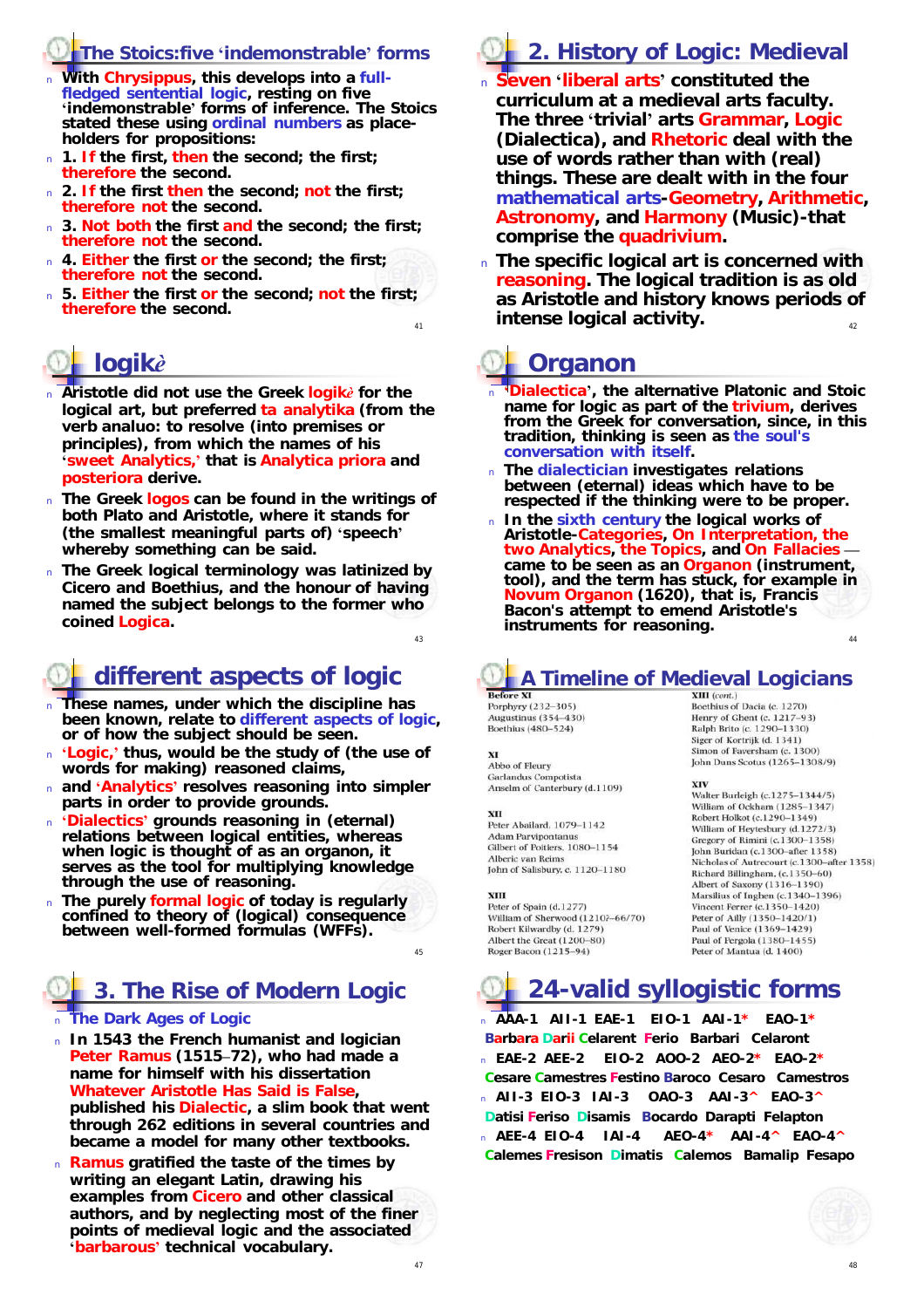#### **Francis Bacon**(1561—1626 )

<sup>n</sup> **This was an age also of discovery in the sciences and mathematics. The textbook logic 'of the schools' played no role in this.** 



**methodology** of scientific investigation.<sup>49</sup> Essays 4.17.9). **Francis Bacon claimed in the** *Novum Organum* **that the "logic we now have" does not help us to** *discover* **new things, but "has done more to … fasten errors upon us, than to open the way to truth" (Book 1, Aphorism xii). He advocated instead rules of induction, a** 

#### **an exposition of logic**

- <sup>n</sup> **Traditionally an exposition of logic followed the sequence: theory of terms or concepts, their combination into judgments, and the composition of syllogisms from judgments.**
- <sup>n</sup> **This was now commonly prefaced by a discussion of the origin of concepts, as inherent in the mind or deriving from sensation and perception.**
- <sup>n</sup> **In the end, many logic books contained more of these epistemological preliminaries than logic.**
- <sup>n</sup> **There was, further, especially in England, an ongoing emphasis on logic as the art of disputation.**

51

#### **John Stuart Mill**

- <sup>n</sup> **In his** *System of Logic* **(1843) Mill did not contribute to the development of logic as formal science, but like Bacon, attacked it. He claimed that formal principles, especially the syllogism, are a** *petitio principii* **since they can generate no new knowledge.**
- <sup>n</sup> **One can know that the major premise 'All men are mortal' is true only if one knows the truth of the conclusion 'Socrates is mortal.' If that is still doubtful, the "same degree of uncertainty must hang over the premiss" (***System of Logic***, 2.3.2).**
- 53 <sup>n</sup> **The** *System of Logic* **is best known for formulating rules for the discovery of causes, his famous 'canons': the methods of agreement, difference, residues, and concomitant** variation. **Example 20** is the **universe,** 'the **universe,** ' **hence 1-x** is the class of non-x'<sub>s</sub>.

#### **A proof of the syllogism** *Barbara*

| $The \top$<br>syllogism | <b>Boolean</b><br>computation | <b>Comment</b>                                         | n Augustus De Morgan (1806–71) took a differe<br>path, retaining a closer connection with                                                          |
|-------------------------|-------------------------------|--------------------------------------------------------|----------------------------------------------------------------------------------------------------------------------------------------------------|
|                         | All M are P 1. m(1 – p) = 0   | the intersection of <b>m</b> and <b>non-p</b><br>$= 0$ | traditional syllogistic logic but moving the<br>subject far beyond its traditional limits.                                                         |
| <b>All S are M</b>      | 2. $s(1 - m) = 0$             | the intersection of s and non-m<br>$= 0$               | n When stripped of unnecessary restrictions, the<br>syllogism would constitute an adequate basis<br>for the representation of all modes of deducti |
|                         | $3. m = mp$                   | algebraically from 1.                                  | reasoning.                                                                                                                                         |
|                         | 4. $s = sm$                   | algebraically from 2.                                  | n In his <i>Formal Logic</i> (1847), and in a later serie<br>of articles, he pushed the syllogistic structure                                      |
|                         | $5. s = smp$                  | $mp$ for $m$ in 4, licensed by 3.                      | so far that he called the status of the standard<br>copula-'is'-into question. If that term could b                                                |
|                         | 6. $s = sp$                   | s for sm in 5, licensed by 4.                          | replaced by any term relating the other<br>components in the statement, the reach of the                                                           |
|                         | 7. $s - sp = 0$               | algebraically from 6.                                  | syllogism would be broadened: categorical<br>statements would become relational                                                                    |
| All S are P             | 8. $s(1-p) = 0$               | algebraically from 7. OED. 55                          | 56<br>statements.                                                                                                                                  |



<sup>n</sup> **Gottfried Wilhelm Leibniz was the great exception to the logic bashing of the seventeenth and eighteenth centuries. He saw the general outline of what logic would much later become, but left only fragments of a 'universal characteristic' through which it would become possible, he thought, to settle philosophical disputes through calculation.** 

<sup>n</sup>**In the** *New Essays Concerning Human Understanding***, a dialogue in which he responded to Locke, the latter's representative Philate eventually admits "I regarded [logic] as a scholar's diversion, but I now see that, in the way you understand it, it is like a universal mathematics" (***New Essays* **4.17.9).**



## **Bernard Bolzano**

- <sup>n</sup> **At about the same time, Bernard Bolzano (1781–1848), "one of the greatest Logicians of all time" (Edmund Husserl), published his fourvolume** *Theory of Science* **(***Wissenschaftslehre* **(WL) 1837). It is the finest original contribution to logic since Aristotle, and a rich source for the history of the subject.**
- <sup>n</sup> **In WL no formal calculus or system is developed; it is, rather, a treatise on the semantic concepts of logic. It was celebrated for its resolute avoidance of psychology in the development of these concepts.**
- <sup>n</sup> **Bolzano defines a spoken or written sentence as a speech act that is either true or false.**

#### **George Boole**

<sup>n</sup> **George Boole (1815–64) formulated his algebraic logic in conscious opposition to Mill's approach.** 



52

<sup>n</sup> **In his** *Mathematical Analysis of Logic* **of 1847 Boole introduced the notion of an 'elective symbol,'**

**for example 'x', which represents the result of 'electing' the x's from the universe; it is the symbol for the resulting class, xy is the result of electing y's from the class x, hence the intersection of the two classes.**

**It** holds that  $xy = yx$  and also that  $xx = x$ .  $x + y$ **is the union of the two classes, x-y elects the x's that are not y. 0 is the empty class and 1**

## **Augustus De Morgan**

- <sup>n</sup> **Augustus De Morgan (1806–71) took a different path, retaining a closer connection with traditional syllogistic logic but moving the subject far beyond its traditional limits.**
- <sup>n</sup> **When stripped of unnecessary restrictions, the syllogism would constitute an adequate basis for the representation of all modes of deductive reasoning.**
- <sup>n</sup> **In his** *Formal Logic* **(1847), and in a later series of articles, he pushed the syllogistic structure so far that he called the status of the standard copula–'is'–into question. If that term could be replaced by any term relating the other components in the statement, the reach of the syllogism would be broadened: categorical statements would become relational**